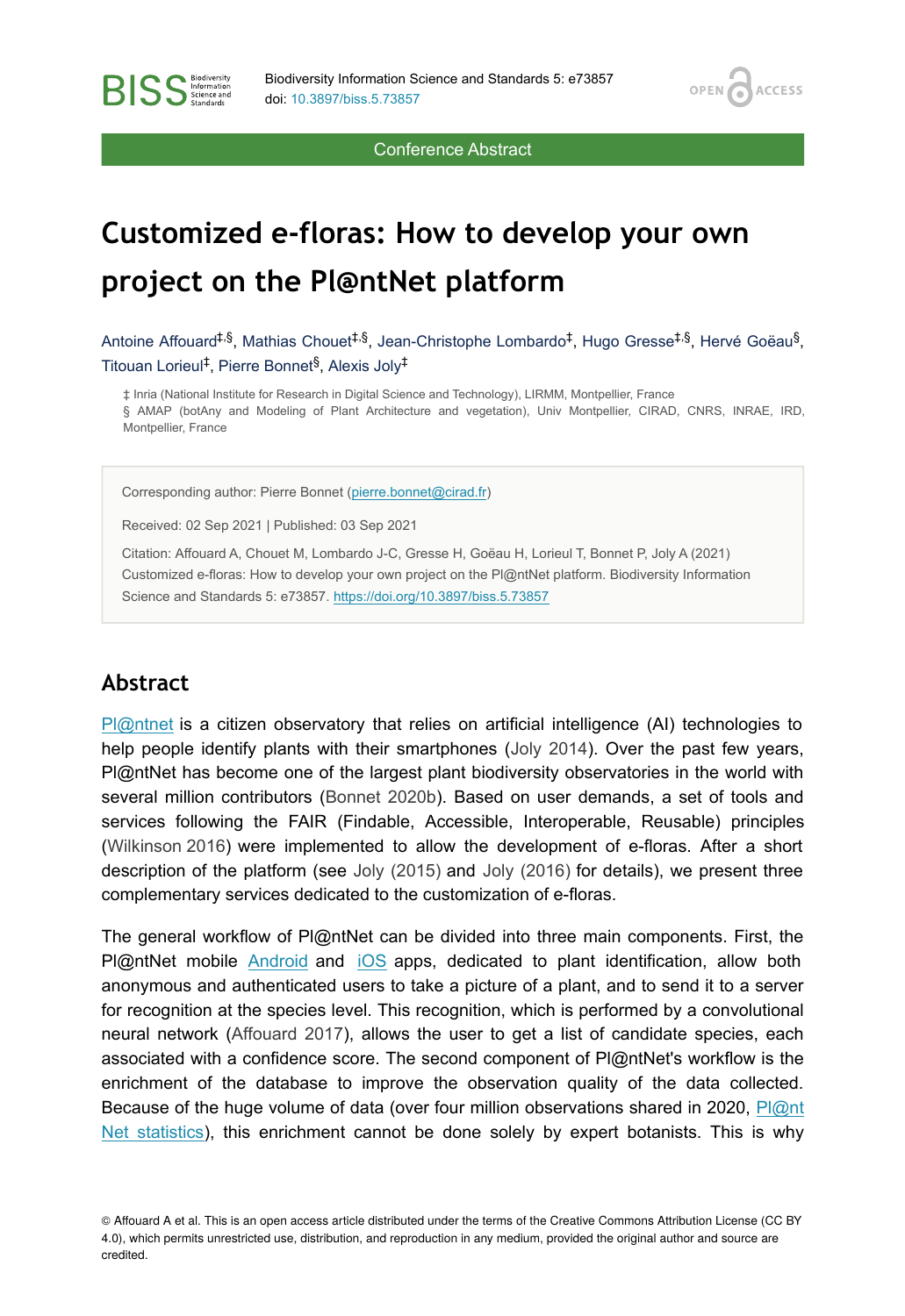various crowdsourcing mechanisms have been put in place allowing the collaborative curation of the data. The third part of the Pl@ntNet workflow is the exploitation of the database, which is made available for the needs of stakeholders such as researchers. For example, the recent sharing of Pl@ntNet data on [GBIF'](https://gbif.org/)s (Global Biodiversity Information Facility) platform, through two complementary [datasets](https://www.gbif.org/fr/publisher/da86174a-a605-43a4-a5e8-53d484152cd3), has increased the benefit to the scientific community (examples are available [here](https://www.gbif.org/resource/search?contentType=literature&publishingOrganizationKey=da86174a-a605-43a4-a5e8-53d484152cd3)).

To support the development of customized e-floras, three complementary concepts have been developed: micro-projects, groups, and monitoring work spaces, whose services are detailed below:

(a) **Micro-projects** allow full adaptation of all the interfaces of the Pl@ntNet apps to a species list of interest. This e-flora can be linked to a specific geographical area, which allows it to be automatically selected according to the user's location. When several specific geographical areas overlap for a given geolocation, the smallest one is automatically selected. This adaptation increases the accuracy of the identification, as the number of potential species for a given identification request is reduced to the checklist of the micro-project (e.g., [Bonnet \(2020a\)\)](#page-2-5). Up to now, 12 micro-projects adapted to European, African or Asian contexts are running on the platform. A full description of this service is provided in [Bonnet \(2020c\).](#page-2-6) The API (Application Programming Interface) for the identification service of each e-flora is available on [My-Pl@ntNet](https://my.plantnet.org/).

(b) **Groups** allow any user to create a private or public space on the platform ([https://](https://identify.plantnet.org/fr/groups) [identify.plantnet.org/groups](https://identify.plantnet.org/fr/groups)), to permit everyone to aggregate a part or all of their observations in the group. A group is "observation-centered" as opposed to a micro-project, which is species-centered. If the group is public, any authenticated user can join and contribute to it; if it is private, only users validated by the group's moderators can become members. When a group is restricted to a specific geographical zone (such as a school, city, or natural area), only observations found in that area are displayed in the group, contrary the micro-project. As all the group's observations can be downloaded (as tabbed or comma separated values) by any of the group's members, group features can be used to conduct statistical analyses on the data in order to study plant plots, plant phenology or user profiles. These groups are used by people who want to structure the activity of a group of people interested in monitoring the biodiversity of a given area, a taxonomical group, or a type of plant habitat. Over 260 groups have already been created by e.g., professional land managers, educators, and plant enthusiasts.

(c) **Monitoring work spaces** allows a given stakeholder to access all the observations and identification requests of a given species list in a particular area. Micro-projects and Groups only allow exploration of plant observations explicitly shared by the authenticated users. However, Pl@ntNet's database contains hundreds of millions of plant identification requests submitted by anonymous users. Monitoring work spaces was set up to allow access by land managers to this rich and important material. These work spaces provide the maps, the list of plant observations, and identification requests (with a very high confidence score on the species identification), for all the species of interest to a given partner. For example, this service has been mobilized to follow the recent development of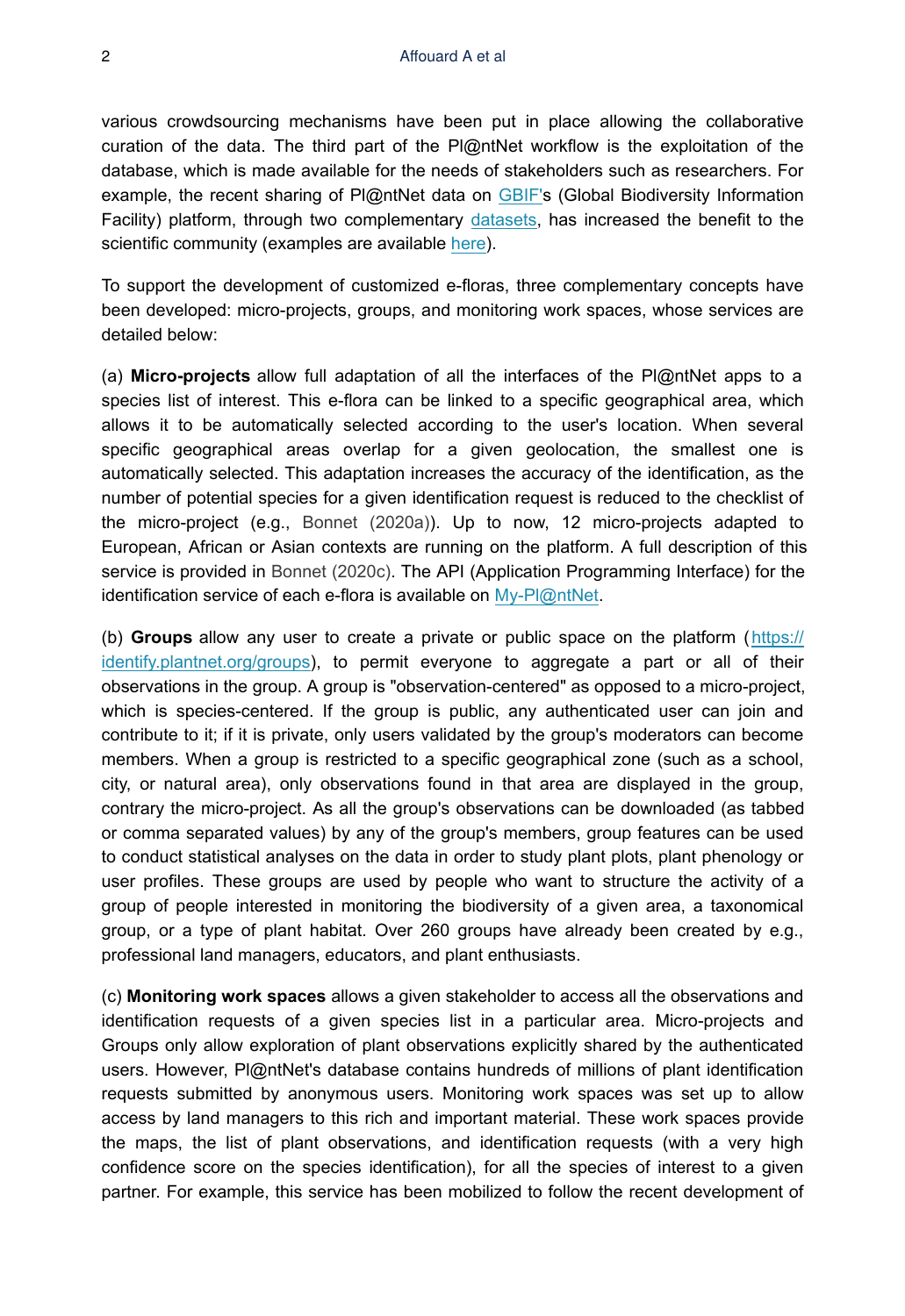an invasive species (i.e., *Hakea sericea* Schrad. & J.C. Wendl.) in and around a natural reserve on the Mediterranean coast.

All of these on-demand e-floras and monitoring services accelerate the use of dailyproduced data, and inform land managers and scientists of the changes in the floristic composition of monitoring areas.

### **Keywords**

AI-based identification, citizen science observatory, plant monitoring

#### **Presenting author**

Pierre Bonnet

#### **Presented at**

TDWG 2021

# **Grant title**

This project has received funding from the European Union's Horizon 2020 research and innovation program under grant agreement No 863463 (Cos4Cloud project).

## **References**

- <span id="page-2-4"></span>• Affouard A, et al. (2017) Pl@ntnet app in the era of deep learning. ICLR. International Conference on Learning Representations., Toulon, France, April 24 - 26, 2017.
- <span id="page-2-5"></span>• Bonnet P, et al. (2020a) Contribution citoyenne au suivi de la flore d'un parc national français, un exemple remarquable à l'échelle du Parc national des Cévennes. Carnets Botaniques1‑9.<https://doi.org/10.34971/zaz0-n247>
- <span id="page-2-1"></span>• Bonnet P, et al. (2020b) Pl@ntNet Services, a Contribution to the Monitoring and Sharing of Information on the World Flora. Biodiversity Information Science and Standards 4<https://doi.org/10.3897/biss.4.58933>
- <span id="page-2-6"></span>• Bonnet P, et al. (2020c) How citizen scientists contribute to monitor protected areas thanks to automatic plant identification tools. Ecological Solutions and Evidence 1 (2): e12023. <https://doi.org/10.1002/2688-8319.12023>
- <span id="page-2-0"></span>• Joly A, et al. (2014) Interactive plant identification based on social image data. Ecological Informatics 23: 22‑34. <https://doi.org/10.1016/j.ecoinf.2013.07.006>
- <span id="page-2-2"></span>• Joly A, et al. (2015) A look inside the Pl@ntNet experience. Multimedia Systems 22 (6): 751‑766. <https://doi.org/10.1007/s00530-015-0462-9>
- <span id="page-2-3"></span>• Joly A, et al. (2016) Crowdsourcing Biodiversity Monitoring. Proceedings of the 24th ACM international conference on Multimedia<https://doi.org/10.1145/2964284.2976762>